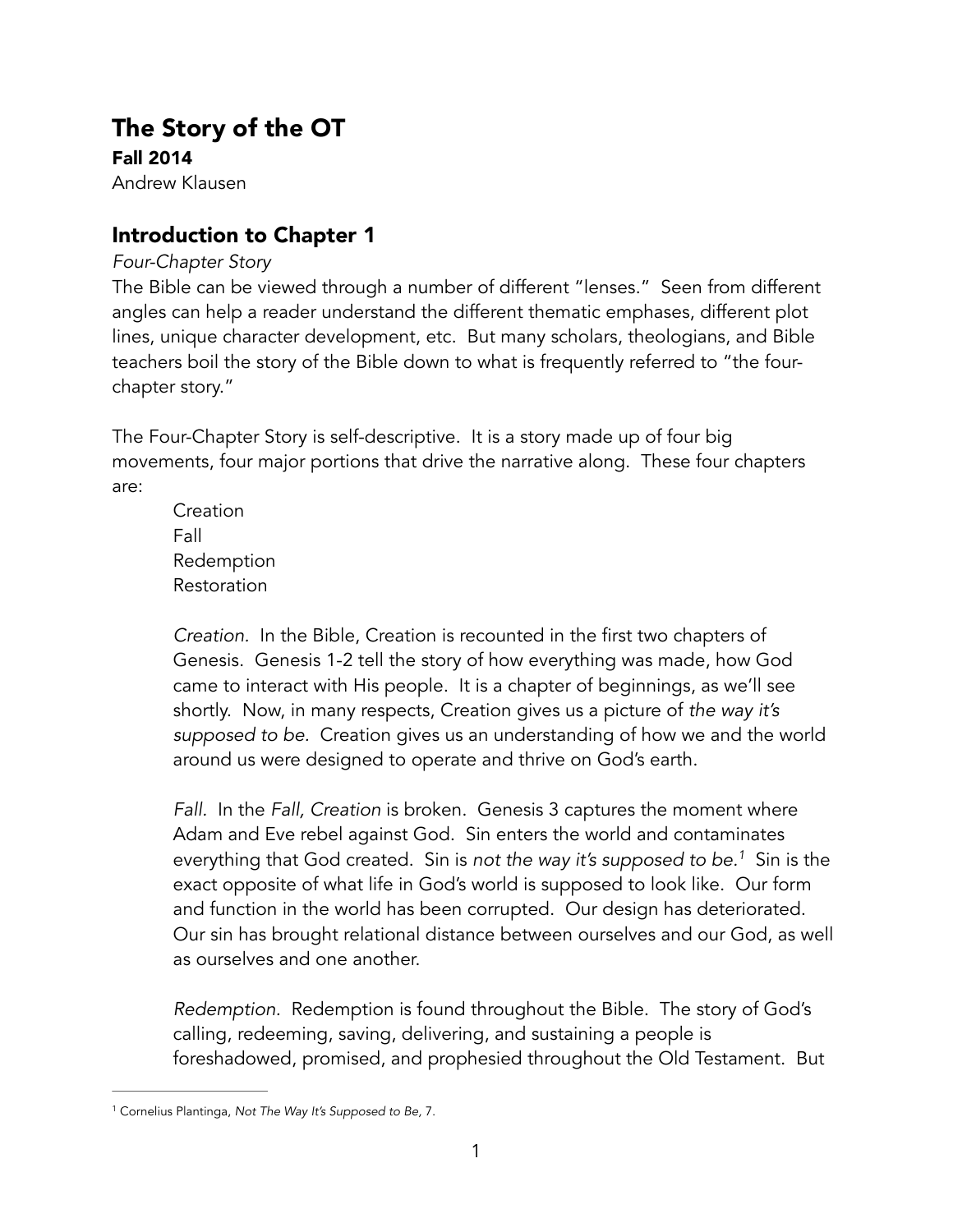the picture of God saving a people from not only their enemies, but more importantly from their sins finds its culmination in the person and work of Jesus Christ. The storyline of a Redeemer in the Old Testament climaxes in a New Testament God-man who lives a sinless life, dies an unjust death, is raised victoriously from the grave in order to forgive sinners of their sin.

*Restoration.* Sometimes titled New Creation or Consummation, the story of Christ working through His Church and eventually making all things new is called *Restoration.* In Revelation 21-22, we get a vivid picture of the restoration of all things. God will not wipe away the earth and take us all to Heaven. Instead He will renew the earth and bring the Heavens to dwell with the earth. God will be restored to His people. Glory will so fill the New Heavens and Earth that there will be no need Sun or Moon. Everything will be as it was supposed to be.

*Bookends. Creation* and *Restoration* bookend the story, giving a glimpse of the way it's supposed to be and the way it will be. Yet we are still living in the body of the story. We are all digging ditches somewhere in the chapters of the Fall and Redemption.

People frequently say, "It is what it is." But through the story of the Bible, God says through Christ, "It's not what it has to be."

Now the Four-Chapter story is unbelievably helpful for organizing the whole Bible, but it is most definitely a view from space. For our purposes, this might be too broad. In an attempt to bring a little more organization and structure to our time, we will be seeking a little more specific framework for ordering our discussions.

### *Biblical Theology and the History of Redemption*

It is also worth understanding how the History of Redemption works it's way through the history of the world. See the chart at the end of your documents.

### *The Kingdom and The Story*

Many different themes could be chosen to guide our study of the Old Testament. Redemption, glory, salvation, judgment, joy could easily all take functional centrality for our time together. And while these are all important themes that run throughout the storyline of the Bible, but I think one gathers them up in a compelling and comprehensive way. This is the theme of *Kingdom.*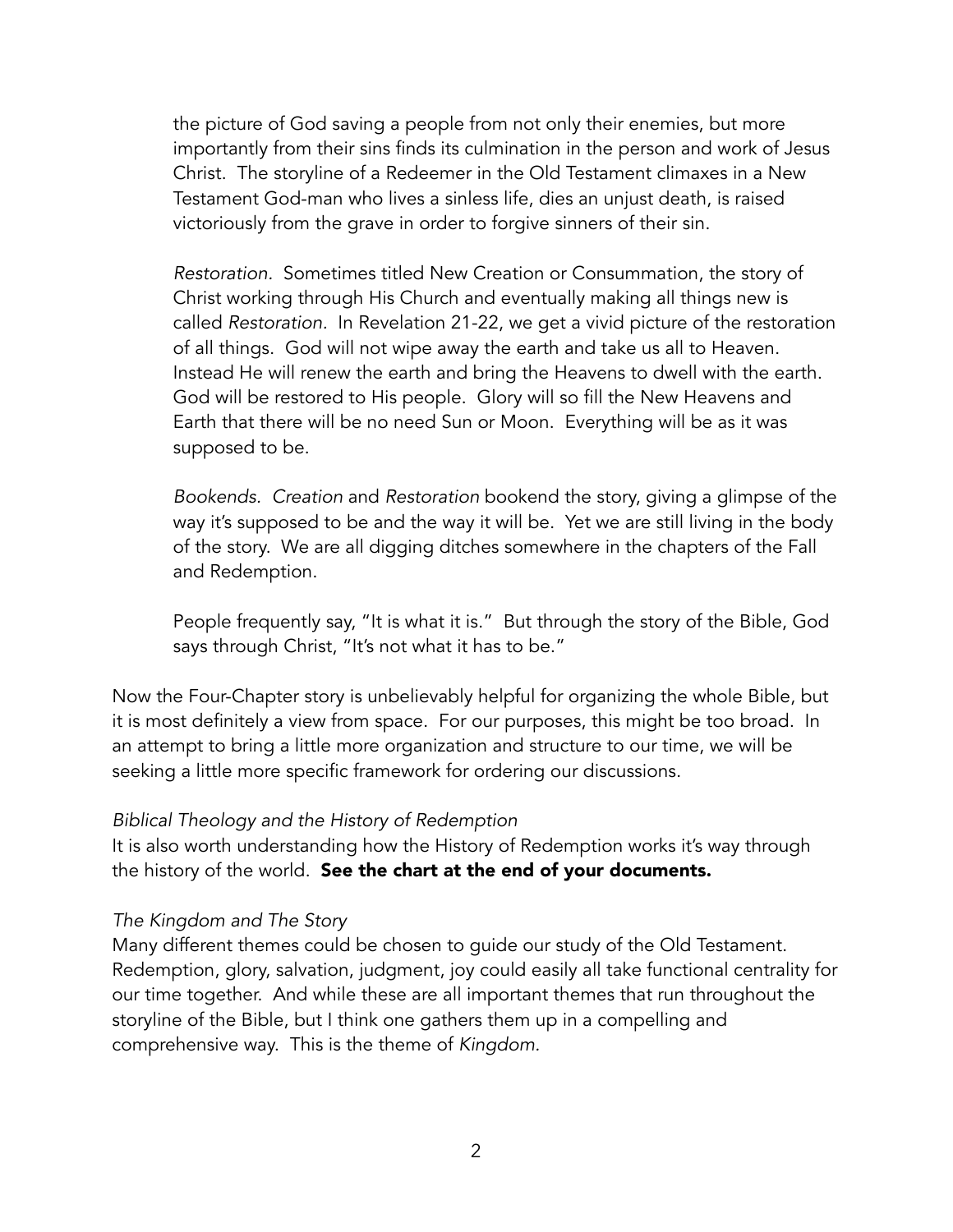A picture of a King, His Kingdom, and His reign and rule is painted over and over and over again upon the pages of Scripture. Kingdom is one of the big categories through which the Bible is both written and therefore should be read.

We will use the theme of *Kingdom* as the governing metaphor for our study. Though it is not the only metaphor used in the Bible, it is flexible enough to walk through the entire Bible, but formal enough to organize thought.

*Kingdom Defined.* Defining the Kingdom of God will aid our study for the next five weeks. Our definition of Kingdom will be taken from Graeme Goldsworthy and Vaughan Roberts.

The Kingdom of God: God's people in God's place under God's rule and blessing.<sup>2</sup>

Roberts organizes his entire book, *God's Big Picture,* around this theme of Kingdom. $3$  His categories are as follows:

### The Old Testament

- 1. The pattern of the kingdom
- 2. The perished kingdom
- 3. The promised kingdom
- 4. The partial kingdom
- 5. The prophesied kingdom

### The New Testament

- 6. The present kingdom
- 7. The proclaimed kingdom
- 8. The perfected kingdom

I've included a graphic Roberts produced to illustrate what's happening here. If you turn to the back of your handout, you'll see it.

His categories are especially helpful. While we won't formally use them, we will certainly be following a very similar pattern. And Roberts' work will constantly pop up within our discussion.

# Chapter 1 The King and His Kingdom: Creation and The Fall (Genesis 1-3)

<sup>&</sup>lt;sup>2</sup> Vaughan Roberts, God's Big Picture, 21.

<sup>&</sup>lt;sup>3</sup> Vaughan Roberts, God's Big Picture, 22.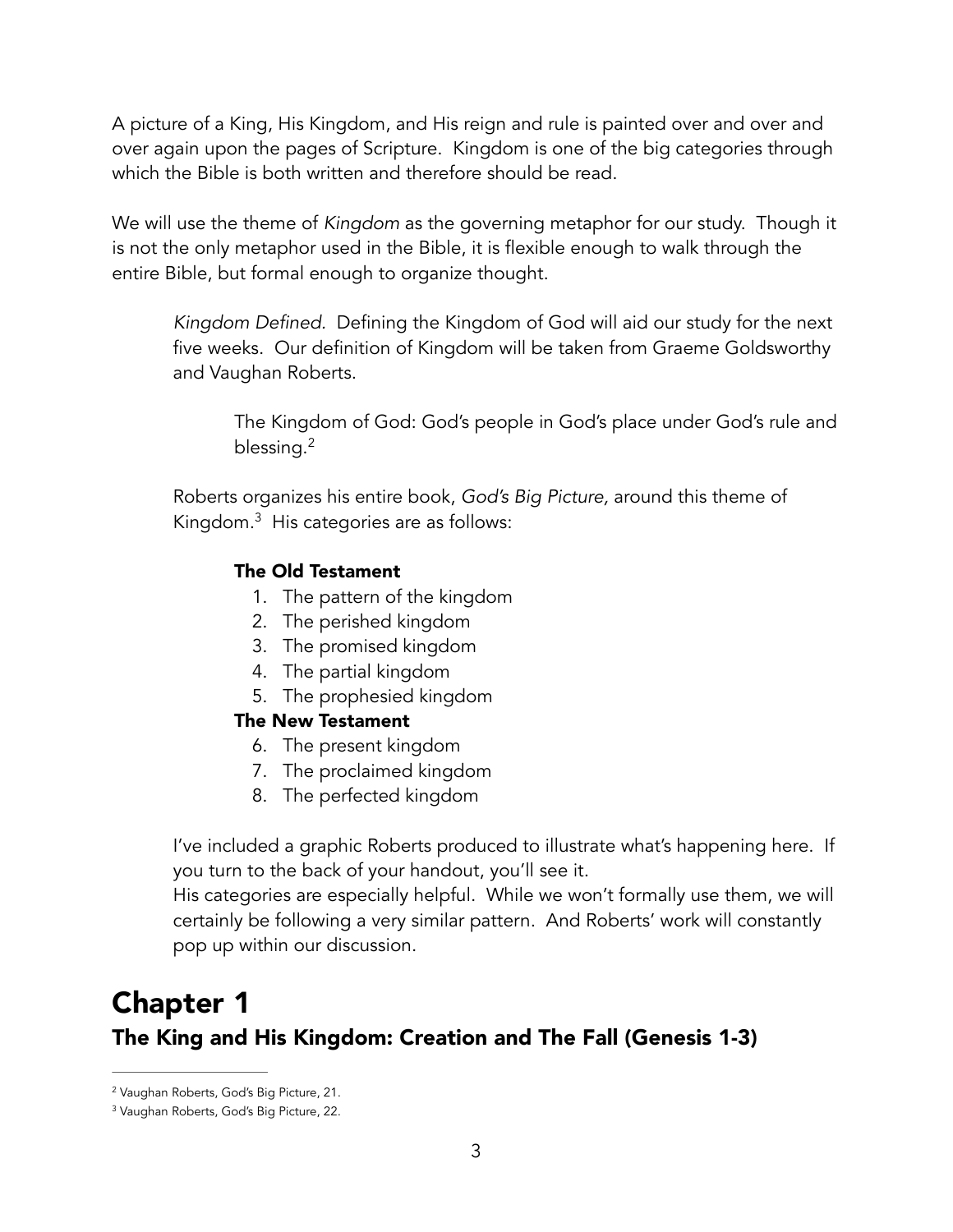Genesis is a book of beginnings, a book of firsts. The first everything. The first tree, the first animal. The first man. The first woman. The first sin. The first judgment. It's a book where God starts things.

### *Genesis at a Glance*

Genesis was written by Moses either in the 15th or 13th Century BC. In many respects, Genesis sets the stage for the rest of the Bible. Genesis 1-3 are arguably three of the most important chapters in the whole book. While most of Genesis appears to be a narrative, much of it's language is closer to a form of narratival poetry. Moses was a renaissance man of sorts, trained as a Son of Pharaoh. So it shouldn't surprise us that he was able to write the history of the world with more than just a subject and a predicate, a verb and some nouns.

### The King and His Glory (Genesis 1-2):

In the opening chapters of our story, we get a glimpse of the King in His glory.

*Gen. 1:1 In the beginning, God created the heavens and the earth. 2 The earth was without form and void, and darkness was over the face of the deep. And the Spirit of God was hovering over the face of the waters.* 

*Gen. 1:3 And God said, "Let there be light," and there was light. 4 And God saw that the light was good. And God separated the light from the darkness. 5 God called the light Day, and the darkness he called Night. And there was evening and there was morning, the first day.* 

**The King who is (v.1).** Before anything else was, God was. He exists eternally. He knows no end. He is limitless in every possible way. Before anything else was, God was.

Seated on the throne of eternity, the God of the Bible doesn't enter the scene, He doesn't come from stage right or left … He simply is before anything was.

And because He was before anything else was, He is perfectly needless. As one who reigns from eternity past to eternity future, His makeup is not one of need or want, but one of total completeness, wholeness, togetherness, and perfection.

He delighted in Himself long before He created anything to delight in.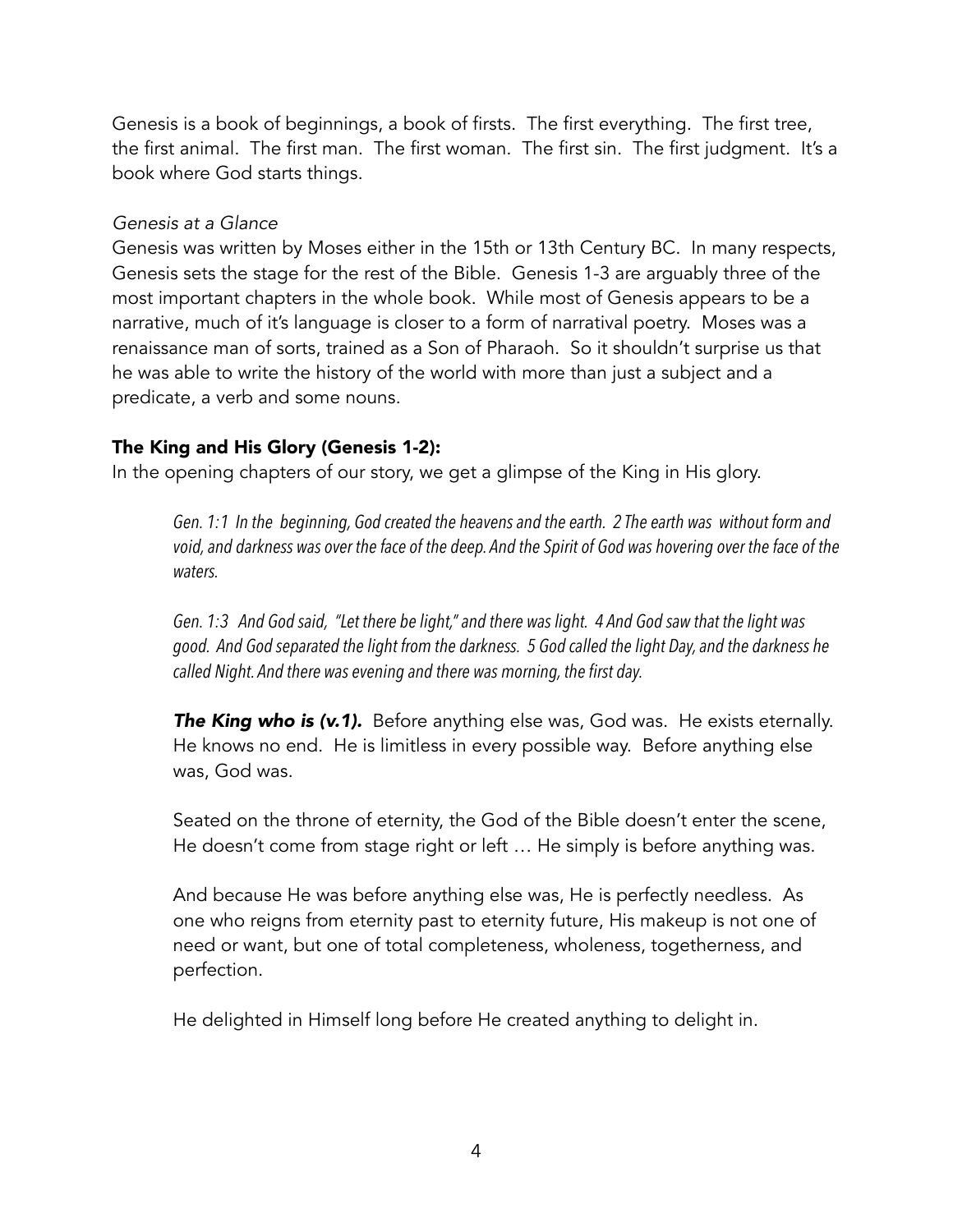The theological terms for God's complete otherness and needlessness and selfexistence is *aseity.* This King is so totally different than any other King, for He has no fault nor need. He is perfectly complete and content.

**The King who speaks (v.3ff).** Seated on the throne of eternity, this King speaks creation into existence. The language here is kingly language, where a King speaks and people respond. When Kings speak, things happen. Laws are decreed, nations are conquered, and people respond.

The King's power is found in what happens when he speaks. In this case, the King speaks and a world is created. A world with a sky and land, with water and animals. A world with foliage and mountains and streams and deserts and forests. When God speaks, things happen.

So God spoke, and everything that is came from nothing. God's Word carries not only effectual power, but creative power. For when the kings of men speak, they move or make something from things that already are. But when the God of the Bible speaks, He creates things from uncreated nothing. He takes what isn't there and makes something beautiful.

**The King who is good (v.4).** Finally, God pronounced His creation to be "good." What a good God, what a good king creates is inherently good. What flows naturally from a good and loving and wonderful king is inherently good and loving and wonderful. His creation emanates from His person.

He then goes on to create everything else. He creates dry land and vegetation. He creates the sea and creatures of the sea. Everything. And to everything God creates, He pronounces, He sings over, He rejoices in by saying "it is good" (Gen 1:4, 10, 12, 18, 21, 25, 31).

*Gen. 1:26 Then God said, "Let us make man in our image, after our likeness. And let them have dominion over the fish of the sea and over the birds of the heavens and over the livestock and over all the earth and over every creeping thing that creeps on the earth."* 

*Gen. 1:27 So God created man in his own image, in the image of God he created him; male and female he created them.* 

*Gen. 1:28 And God blessed them. And God said to them, "Be fruitful and multiply and fill the earth and subdue it, and have dominion over the fish of the sea and over the birds of the heavens and over*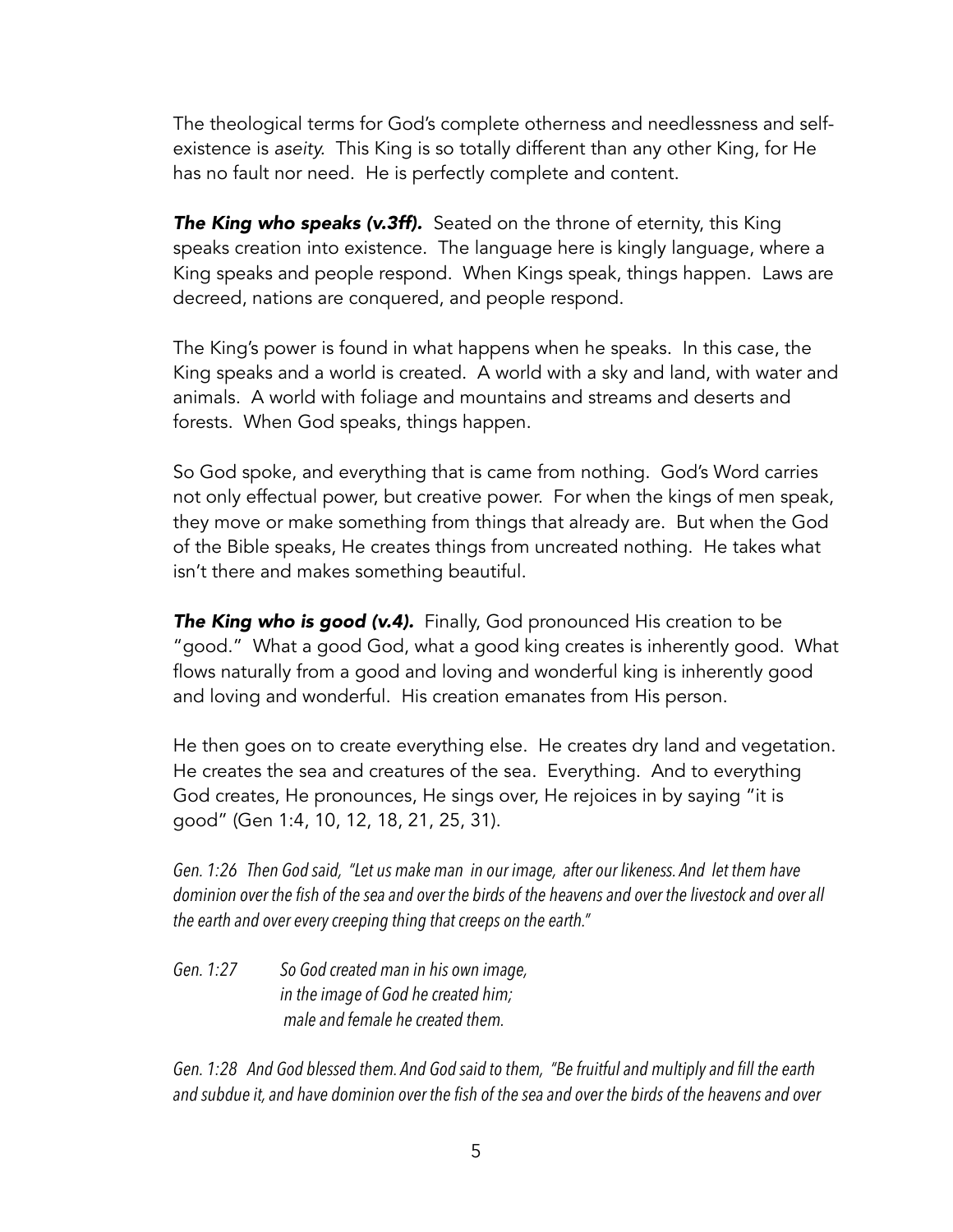*every living thing that moves on the earth." 29 And God said, "Behold, I have given you every plant yielding seed that is on the face of all the earth, and every tree with seed in its fruit. You shall have them for food. 30 And to every beast of the earth and to every bird of the heavens and to everything that creeps on the earth, everything that has the breath of life, I have given every green plant for food." And it was so. 31 And God saw everything that he had made, and behold, it was very good. And there was evening and there was morning, the sixth day.*

**The King who reigns (v.26ff).** Because God has created all things, He reigns and rules over all things. His power and authority are matchless. As Vaughan Roberts says:

As creator of all, God is Lord of all. he is the rightful king over everything he has made.4

God is sovereign. His lordship knows no ends because he created everything.

**The King who creates image-bearers (vv.26-27).** Understanding kingship in the ancient world will aid our study.

In the ancient Near East a ruler's image was set up in distant parts of his kingdom in order to indicate that his authority reached there. As images of God, human beings are to perform a similar function. Taken in conjunction with the holy status, Adam and Eve are to be fruitful so that their descendants may, as priest-kings, extend God's temple and kingdom throughout the earth. This was God' blueprint for the created world.<sup>5</sup>

Look at how God in His infinite wisdom used a concept that people knew in Moses' day and reframed it to describe His created image-bearers. The God of the universe, the King over all things, creates a people who will bear His glorious image throughout His Kingdom. He speaks life into His image-bearers that they might express His glory, His reign, His rule throughout the earth.

While God reigns and rules over all things, the primary means by which He expresses that reign and rule is through His image-bearers. And so He creates image-bearers who will manifest His glorious character and nature in the world.

Vaughan Roberts, *God's Big Picture,* 28. <sup>4</sup>

T. Desmond Alexander, *From Eden to The New Jerusalem,* 78. <sup>5</sup>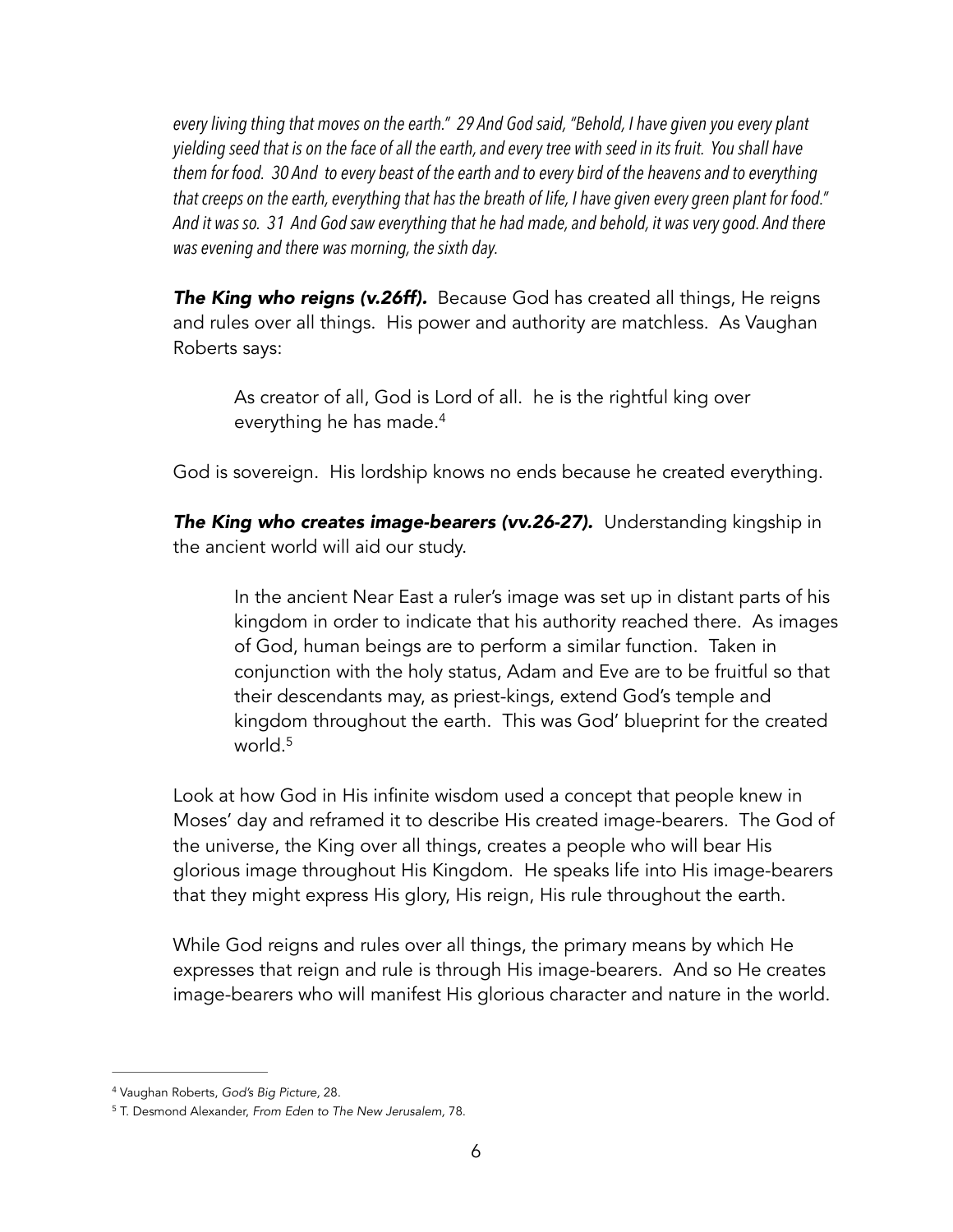*Sun and Moon*. When the moon is out, it reflects the light of the Sun. The moon actually doesn't make *any light,* it reflects the light that the Sun makes. In the same way that the moon doesn't make the Sun bright, we don't actually make God glorious, we just reflect His light. We are mirrors to His glory.

*Unique Image-bearing.* These image-bearers reflect God's image uniquely. While all of God's creation reflect His glory, human beings reflect it uniquely. The only thing that God says is made in God's image is mankind. That is to say, that while all things are created for the glory of the Lord, mankind reflects and magnifies His glory differently, uniquely, better than everything else.

Now this isn't saying that God looks like us, that God does what we do, that God is a replica of us. Rather, it says that we bear His image, we mirror his character and nature, men and women. Both men and women are endowed with equal value and worth because both men and women bear the image of God as his crown of creation.

*Very good (v.31). And once God had created people who will bear His image, He not only said that it is good, but that it is "very good." Only two other places in the whole Old Testament use that language of "very good."* 

*Judg. 18:9 They said, "Arise, and let us go up against them, for we have seen the land, and behold, it is very good. And will you do nothing? Do not be slow to go, to enter in and possess the land.* 

*Jer. 24:2 One basket had very good figs, like first-ripe figs, but the other basket had very bad figs, so bad that they could not be eaten. 3 And the LORD said to me, "What do you see, Jeremiah?" I said, "Figs, the good figs very good, and the bad figs very bad, so bad that they cannot be eaten."*

One is talking about the land that God's people are to inherit, and God's people in exile, whom He will bless.

But out of the entire creation, God calls His image-bearers "very good." This means that you and me and your friends and your family and everyone everywhere is endowed with the blessing from God because we were created to bear His image in glory and splendor. That the God of the universe, who doesn't need anything, who doesn't need you or need me, yet still created a people to express His glory uniquely in the world is an unbelievable truth.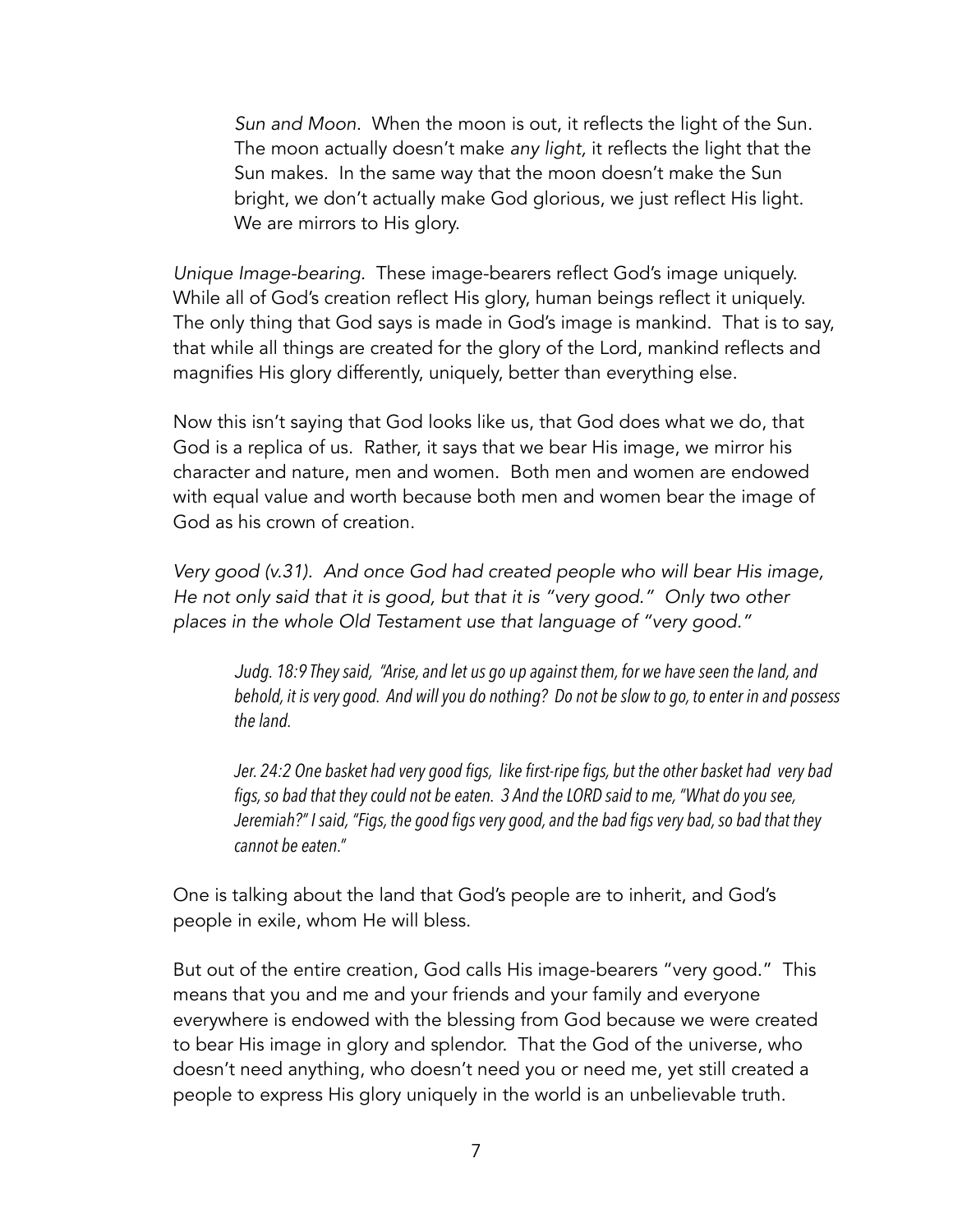*The King who is Jealous for His glory (v.28).* God creates image-bearers to reflect and manifest His glory on the earth. In order to magnify the glory He already has, He then gives Adam and Eve marching orders to "be fruitful and multiply" to "fill the earth." While all things reflect the glory and nature of our Creator God, His desire is that we multiply His glory mirrors throughout the earth, that He might be glorified more and more. So God says "make babies, have sex, fill the earth image bearers to reflect my glory."

**The King who works and guards (vv.28).** On top of fruitfulness and multiplication, God says "subdue the earth; exercise dominion over everything that I have created." In Genesis 2, Adam is placed in the garden and told to "work and keep it" (Gen 2:15). The word "to keep" carries the connotation of "to guard."

The human couple are appointed as God's viceroys to govern the earth on his behalf.6

Because God is a King who works and guards His Kingdom, we as his viceregents, His under-shepherds are called to work and to guard the Kingdom.

## *God's Kingdom is a place where work is done, where culture is built, where the glory of God is manifest through everyday life.*

As John Frame notes,

Creation is what God makes; culture is what man does with creation.7

So in one sense, we are sub-creators. We take what God has made and bring the glory of the King to bear upon what has been broken by the Fall. We are to take what is and make sense of it through the lenses our King has given us. We have delegated leadership over what He has made and glorify Him by manifesting His Lordship over it.

This mandate includes all things we understand as culture. Is the Lordship of Jesus coming to bear upon how we understand art, music, food, history, agriculture, politics, etc.

<sup>&</sup>lt;sup>6</sup> T. Desmond Alexander, *From Eden to the New Jerusalem*, 76.

<sup>&</sup>lt;sup>7</sup> John Frame, Salvation Belongs to the Lord, 98.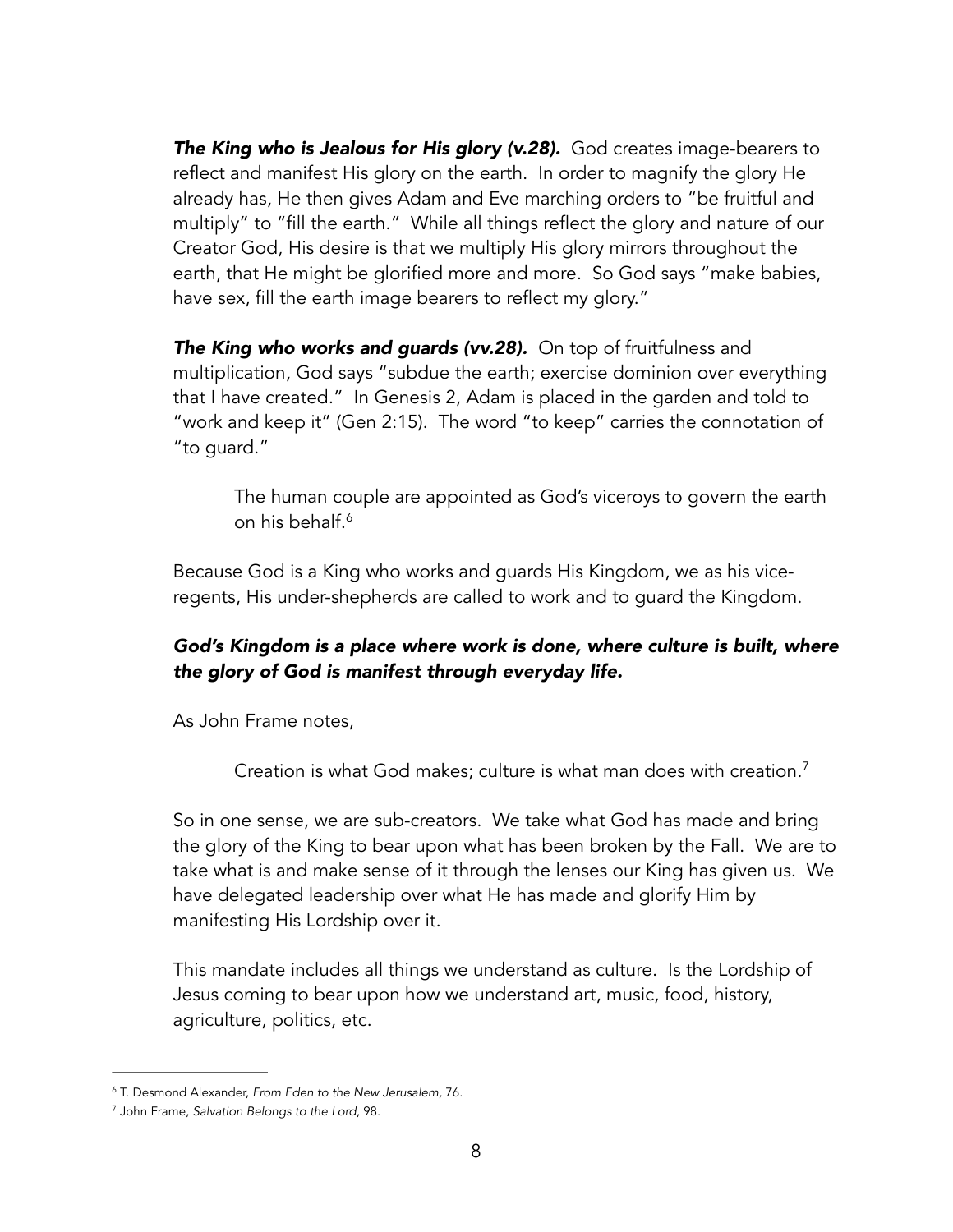Questions:

What do you do for work? Have you thought through the lens of Lordship when thinking through your work?

So in your work, your job is to bring the glory of the King to bear upon everything you're doing.

*Gen. 2:1 Thus the heavens and the earth were finished, and all the host of them. 2 And on the seventh day God finished his work that he had done, and he rested on the seventh day from all his work that he had done. 3 So God blessed the seventh day and made it holy, because on it God rested from all his work that he had done in creation.*

*The King who dwells with His people (Gen 2:1-3).* When the King is finished creating, the text says that He rests. In the presence of His creation, God blesses His work and dwells amongst His people. God's image bearers live with Him in perfect harmony and access. Their relationship is *as it was created to be.* 

The King dwells with His subjects in perfect harmony.

If genesis portrays the Garden of Eden as a sanctuary or temple-garden, a number of things follow: (1) Since the garden is a place where divinity and humanity enjoy each other's presences it is appropriate that it should be prototype for later Israelite sanctuaries. This explains why many of the decorative features of the tabernacle and temple are arboreal in nature. (2) Because they met God face to face in a holy place, we may assume that Adam and Eve had a holy or priestly status. Only priests were permitted to serve within a sanctuary or temple. (3) Although it is not stated, the opening chapters of Genesis imply that the boundaries of the garden will be extended to fill the whole earth as human beings are fruitful and increase in number.<sup>8</sup>

The presence of God with His people starts to emerge as a big category for understanding the Bible. Remember our definition of Kingdom:

The Kingdom of God: God's people in God's place under God's rule and blessing.

T. Desmond Alexander, *From Eden to the New Jerusalem*, 25. 8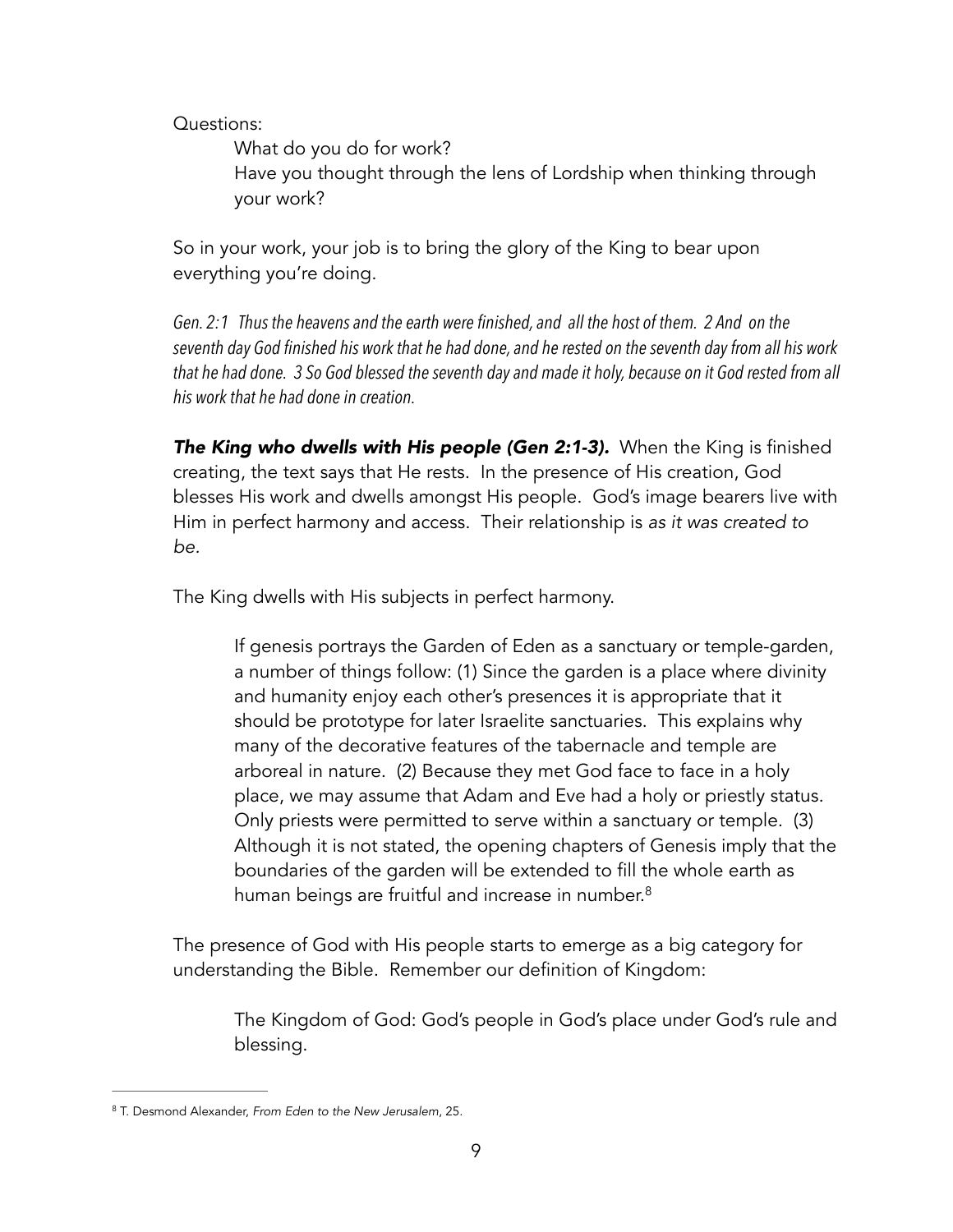The King of the universe, who reigns in ultimate splendor and glory, creates a world to reflect and image His glory. He creates a people who will manifest His character and nature and will reign under Him over the rest of His creation.

### Rebellion in the Kingdom (Genesis 3)

But as the story goes, a rebellion occurs. Instead of peace in the Kingdom, a revolt occurs in place where God dwells with His people.

*Gen. 3:1 Now the serpent was more crafty than any other beast of the field that the LORD God had made.* 

 *He said to the woman, "Did God actually say, 'You shall not eat of any tree in the garden'?" 2 And the woman said to the serpent, "We may eat of the fruit of the trees in the garden, 3 but God said, 'You shall not eat of the fruit of the tree that is in the midst of the garden, neither shall you touch it, lest you die.'" 4 But the serpent said to the woman, "You will not surely die. 5 For God knows that when you eat of it your eyes will be opened, and you will be like God, knowing good and evil." 6 So when the woman saw that the tree was good for food, and that it was a delight to the eyes, and that the tree was to be desired to make one wise, she took of its fruit and ate, and she also gave some to her husband who was with her, and he ate. 7 Then the eyes of both were opened, and they knew that they were naked. And they sewed fig leaves together and made themselves loincloths.* 

**High treason (vv.1-6).** For Adam and Eve, life in the Kingdom came to a screeching halt. The personification of evil comes and tempts them. A premodern Benedict Arnold, a traitor of traitors, plants lies in their heads and pulls on the strings of their hearts. His whisper sounds like truth, but wreaks of deceit. He claims that Eve's understanding of the King's Word is wrong and that the Kings Words were untrue.

She listened to the deceptive whisper of the deceiver, she took and she ate. Then she turned and gave some to her husband. He took and he ate, sending all of created order into a tailspin of de-creation. What God had made and deemed good, was now tainted and broken. Sin had entered the world all because two people had listened to a lie. The chose not to believe in God by disobeying His Word.

### *At the root of sin is a disbelief in God by disobeying His Word.*

Instead of listening to her Creator and King, she listened to one questioned the very foundation upon which she was building her life.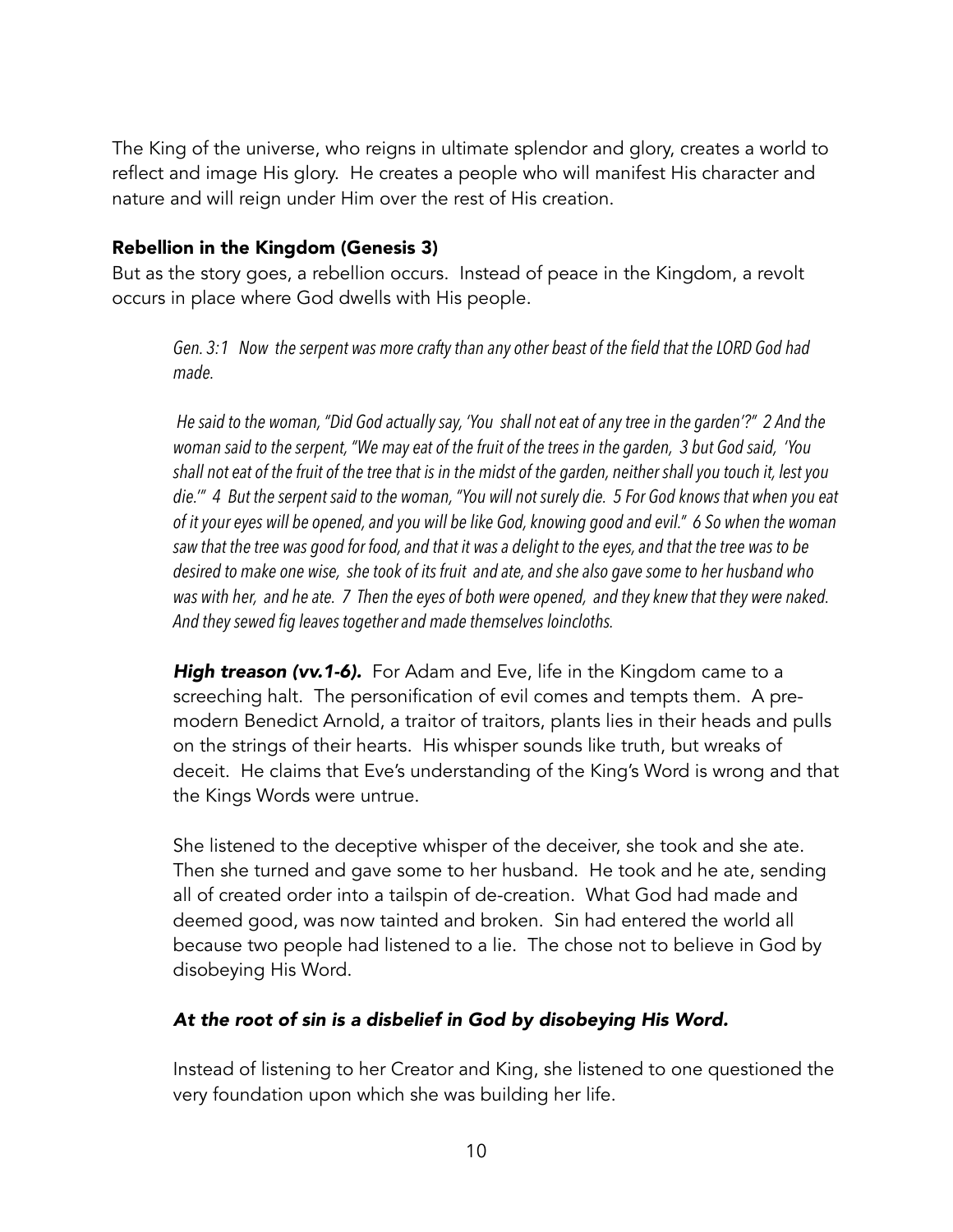*Gen. 3:8 And they heard the sound of the LORD God walking in the garden in the cool of the day, and the man and his wife hid themselves from the presence of the LORD God among the trees of the garden. 9 But the LORD God called to the man and said to him, "Where are you?" 10 And he said, "I heard the sound of you in the garden, and I was afraid, because I was naked, and I hid myself." 11 He said, "Who told you that you were naked? Have you eaten of the tree of which I commanded you not to eat?" 12 The man said, "The woman whom you gave to be with me, she gave me fruit of the tree, and I ate." 13 Then the LORD God said to the woman, "What is this that you have done?" The woman said, "The serpent deceived me, and I ate."* 

*A broken kingdom (vv.8-13)*. Now sin shapes and forms the faculties of men and women. While the King cannot be dethroned, his rule in their hearts has been shattered. They have usurped His reign for their own loves. They've left the true King to follow the lordship of something far inferior.

*Shame and guilt (v.8).* Before this moment, Adam and Eve had nothing to hide. They were completely naked. Their innocence, their purity, and their confidence was perfect. They felt no sense of insecurity for their relationship with their God was perfect and their relationship with each other was perfect. Because of sin, shame, guilt, and insecurity become part of a fallen world, a broken kingdom.

*The blame game (v.12).* Where there was once perfect harmony, now there was relational discord. Adam seeks not only to blame Eve — even though the text clearly says He was there — but more importantly seeks to blame God for giving Him Eve. His heart turned on the One who had made it, who had placed good desires within it, who had formed and fashioned His loves.

*Death (Gen 5:5).* Adam and Eve could live in the presence of God in perfect harmony forever and ever. They could partake of the tree of life until they were full to the brim.

But because they sinned, death became a reality.

We often hear the phrase "she died of natural causes." We understand what it means. Nothing tragic happened. Nothing surprised the deceased and/or their family and friends. But there are no natural causes of death. For there is nothing so unnatural, so outside of God's design than sin and therefore death itself. We were created for life and life abundant (John 10:10). And life is meant for the Kingdom of God.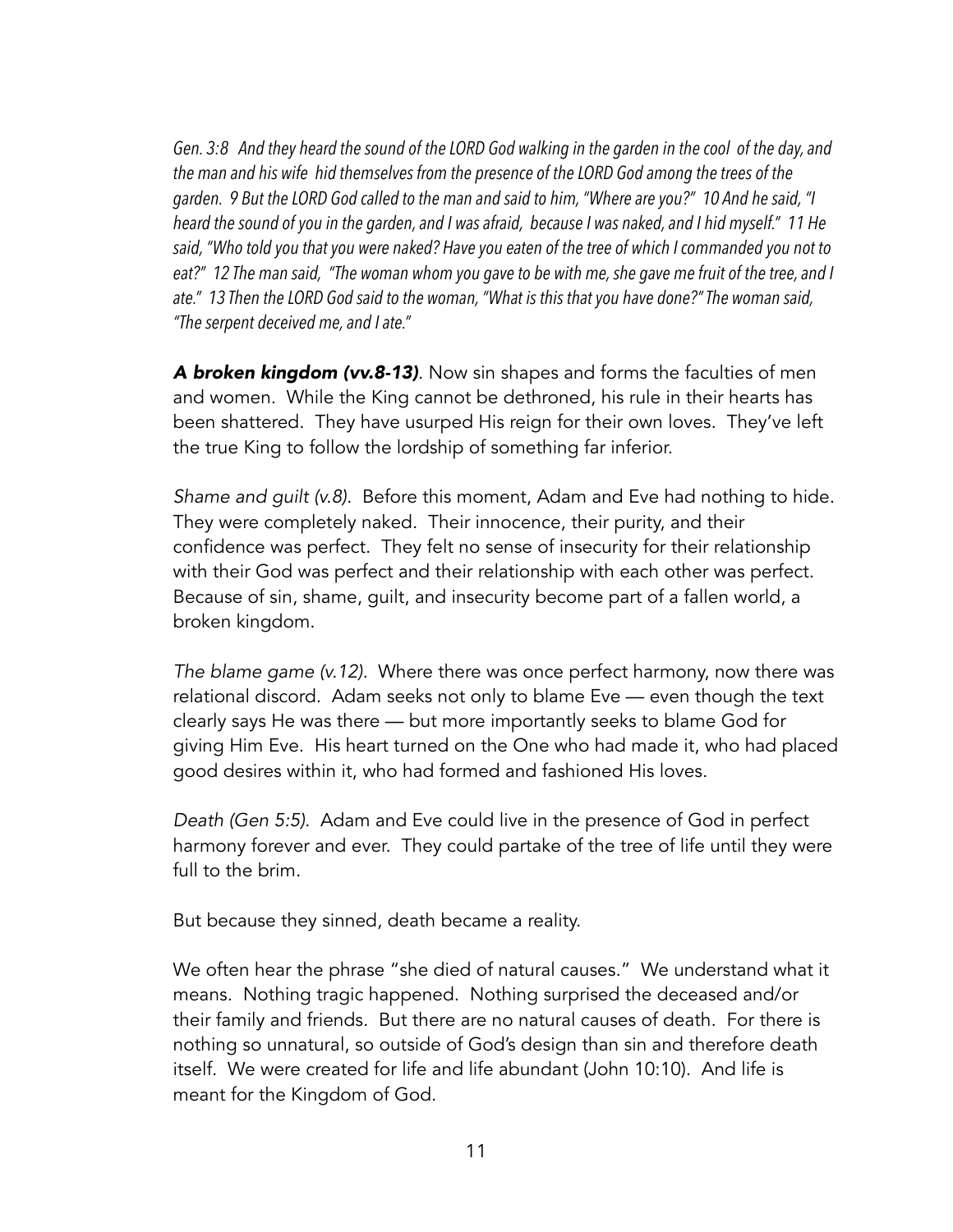*Gen. 3:14 The LORD God said to the serpent, "Because you have done this, cursed are you above all livestock and above all beasts of the field; on your belly you shall go, and dust you shall eat all the days of your life. 15 I will put enmity between you and the woman,* 

 *and between your offspring and her offspring; he shall bruise your head, and you shall bruise his heel."* 

*Gen.* 3:16 *To the woman he said, "I will surely multiply your pain in childbearing; in pain you shall bring forth children. Your desire shall be for your husband, and he shall rule over you."* 

|    | Gen. 3:17 And to Adam he said,                         |
|----|--------------------------------------------------------|
|    | "Because you have listened to the voice of your wife   |
|    | and have eaten of the tree                             |
|    | of which I commanded you,                              |
|    | 'You shall not eat of it,'                             |
|    | cursed is the ground because of you;                   |
|    | in pain you shall eat of it all the days of your life; |
| 18 | thorns and thistles it shall bring forth for you;      |
|    | and you shall eat the plants of the field.             |
| 19 | By the sweat of your face                              |
|    | you shall eat bread,                                   |
|    | till you return to the ground,                         |
|    | for out of it you were taken;                          |
|    | for you are dust,                                      |
|    | and to dust you shall return."                         |

*Gen. 3:20 The man called his wife's name Eve, because she was the mother of all living. 21 And the LORD God made for Adam and for his wife garments of skins and clothed them.* 

*Gen. 3:22 Then the LORD God said, "Behold, the man has become like one of us in knowing good and evil. Now, lest he reach out his hand and take also of the tree of life and eat, and live forever—" 23*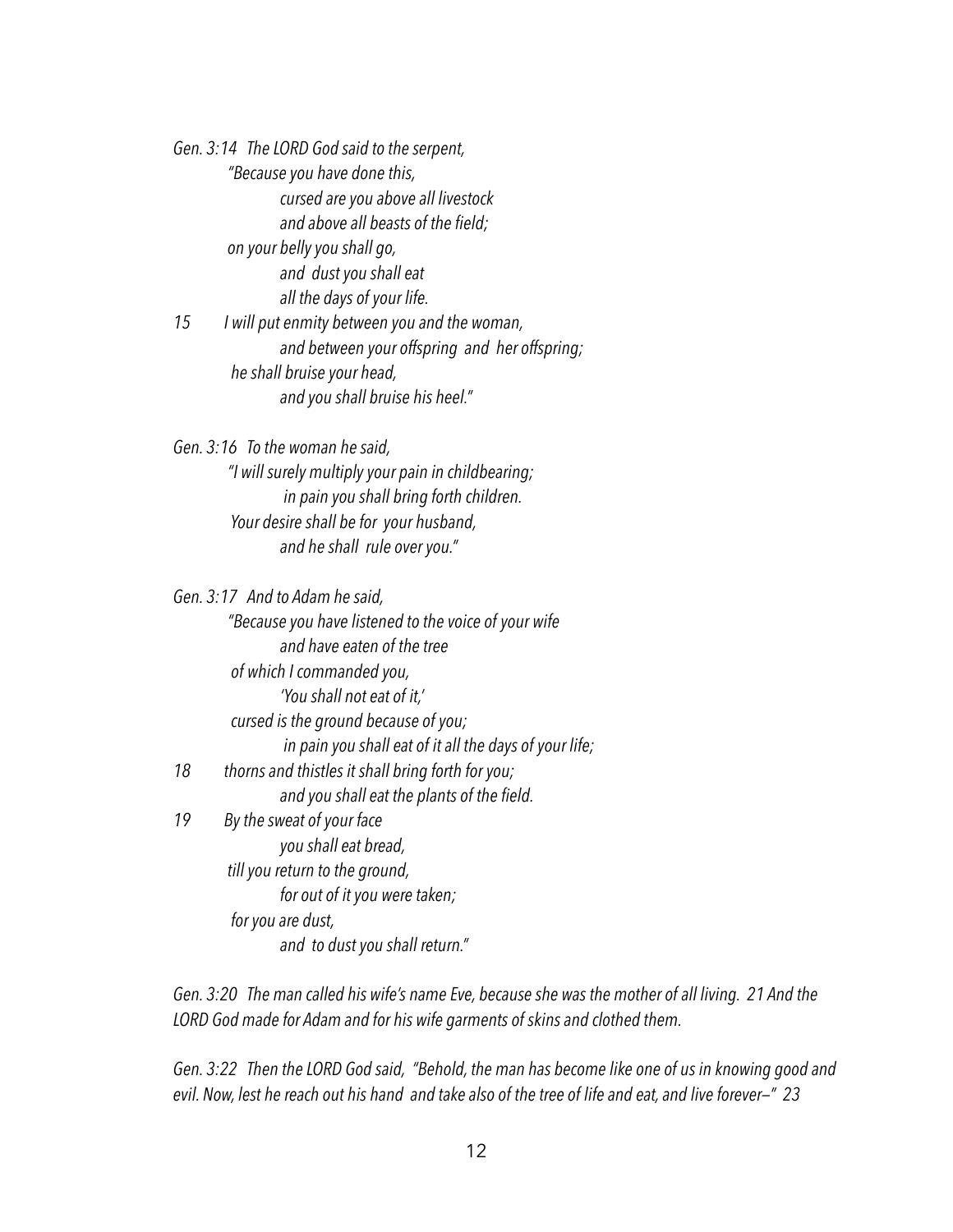*therefore the LORD God sent him out from the garden of Eden to work the ground from which he was taken. 24 He drove out the man, and at the east of the garden of Eden he placed the cherubim and a flaming sword that turned every way to guard the way to the tree of life.* 

**The merciful Judge (vv.14-19).** In response to their treasonous rebellion, God judges the serpent and the couple. And yet His judgment carries the fragrance of mercy.

*Judgment.* Eve's judgment includes increased pain and suffering in the act of childbirth as well as an idolatrous desire for her husband that will not be reciprocated.

Because Adam listened to the voice of his wife instead of his King, his work will be frustrated and toilsome. This isn't to say that work is inherently frustrating and toilsome, for God gave Adam and Eve the gift of work in the garden. Rather, this is to say that *now* his work will be wrought with exasperation.

*Mercy (v.15).* But couched within the judgment of the serpent is a glimpse of mercy. It says in v.15,

*15 I will put enmity between you and the woman, and between your offspring and her offspring; he shall bruise your head, and you shall bruise his heel."* 

The word "offspring" here is singular. This text foresees One who will conquer the enemy, who will crush the serpent, who will bruise the head of the Evil One.

While Adam and Eve's actions have terrible consequences, all is not lost, for God introduces the idea that the serpent will be overcome through an offspring of the woman. From Genesis 4 onwards the reader's attention is directed to this offspring.<sup>9</sup>

There's a glimpse of a Redeemer, a Savior, a Lord who will defeat His enemy with authority.

Instead of God letting death consume his image-bearers, he extends mercy for life.

T. Desmond Alexander, *From Eden to the New Jerusalem*, 107 <sup>9</sup>